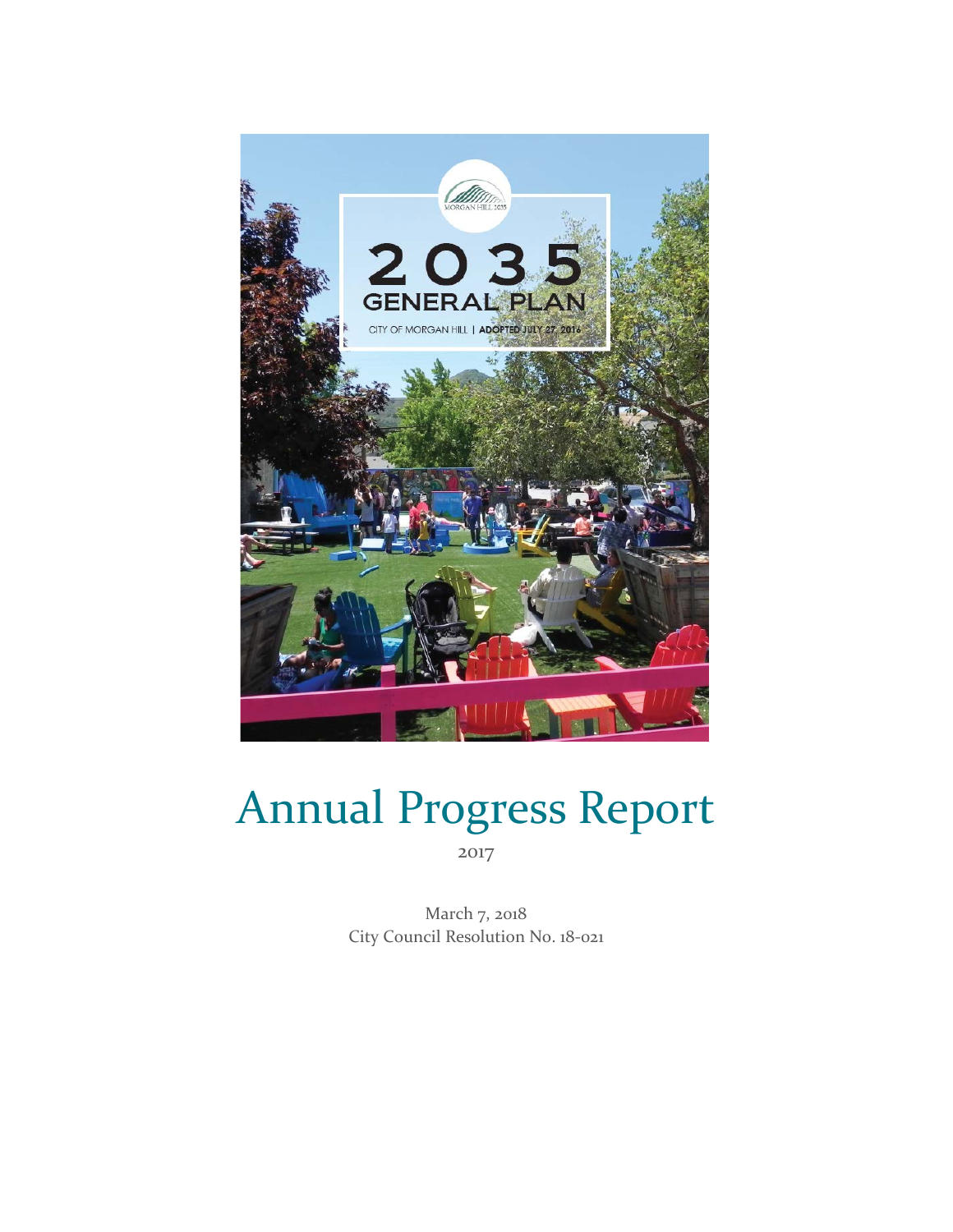## 1. Introduction

On July 27, 2016 the Morgan Hill 2035 General Plan was adopted by City Council [Resolution No. 16-128.](http://ca-morganhill2.civicplus.com/DocumentCenter/View/19482) The Morgan Hill 2035 General Plan is a comprehensive update of the City's 2001 General Plan.

The General Plan incorporates the City's Housing Element, which was adopted by City Council on February 18, 2015 and certified by the State Housing and Community Development Department (HCD) in April 2015.

With voter approval of Measure S, the City's Residential Development Control System (RDCS) on November 8, 2016, the RDCS Ordinance (Ordinance No. 2229 New Series) became effective. The RDCS Ordinance amended the General Plan text to be consistent with the provisions of Measure S.

On December 6, 2017 the City Council adopted [Resolution No. 17-098](https://www.morgan-hill.ca.gov/DocumentCenter/View/22471) approving General Plan Land Use and Text Amendments (File Nos. GPA2017-0001 and GPA2017-0002) to correct miscellaneous Land Use Map, figure, and text errors.

Government Code Section 65400 mandates that certain cities and all 58 counties submit an annual report on the status of the General Plan and progress on its implementation to their legislative bodies, the Governor's Office of Planning and Research (OPR) and the Department of Housing and Community Development (HCD) by April 1 of each year. Only charter cities are exempt from the requirement to prepare Annual Progress Reports (APRs) unless the charter stipulates otherwise.

APRs must be presented to the local legislative body for its review and acceptance, usually as a consent or discussion item on a regular agenda.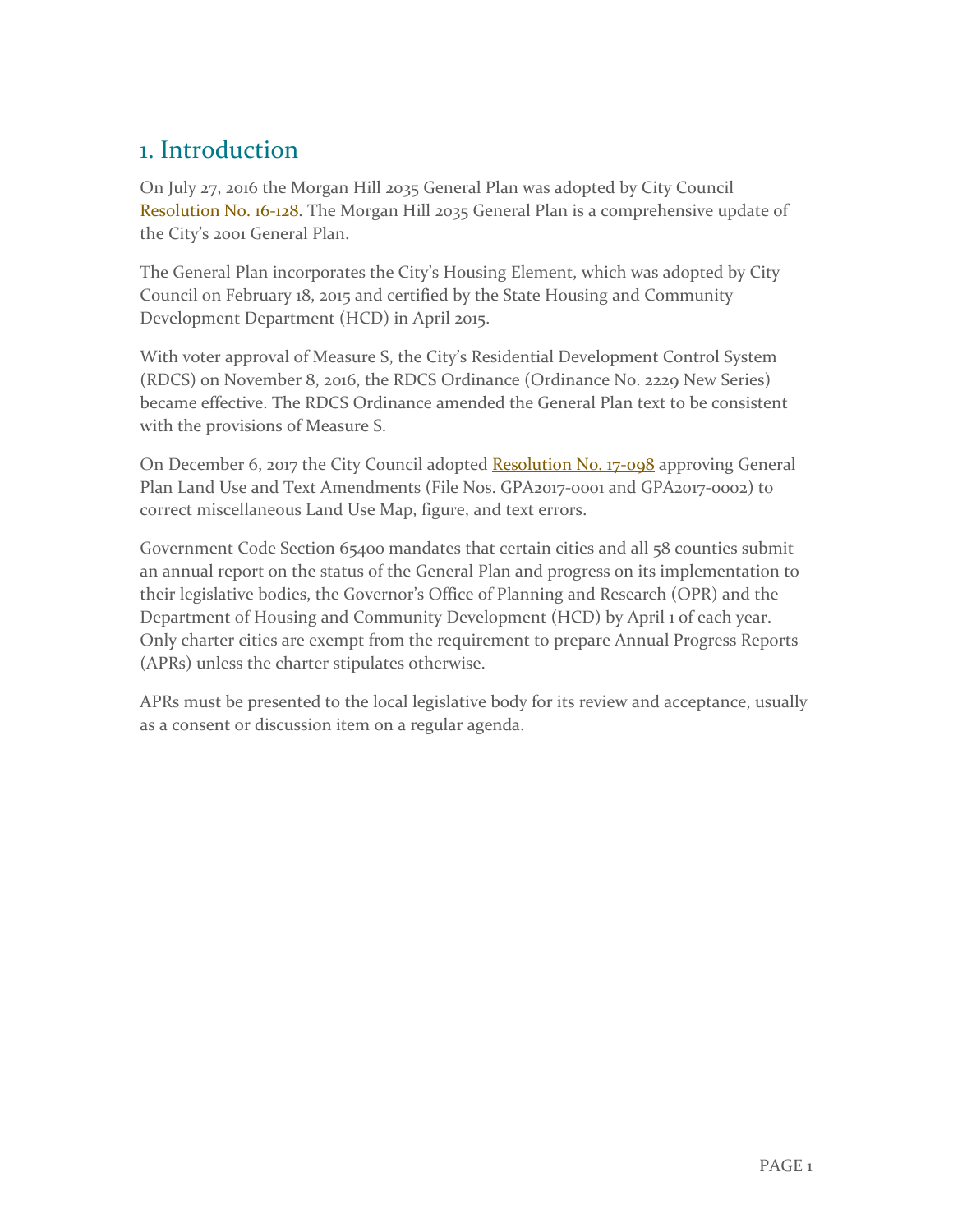## 2. Implementation Highlights by General Plan Element

### CITY AND NEIGHBORHOOD FORM ELEMENT

### Regional Coordination and Agricultural Preservation

• In support of ongoing regional coordination (Policy CNF-1.3) and inter-jurisdictional support for agriculture (Policy CNF-7.5), the City participated with Santa Clara County, Santa Clara Valley Open Space Authority, Santa Clara Valley Water District, City of Gilroy, City of San Jose, and Farming and Food Sector representatives in the development of the **Santa Clara Valley Agricultural Plan** (formerly Climate and Agricultural Preservation Plan).

*Policy CNF-1.3 and CNF-7.5*

### Residential Development Control System (RDCS)

- City of Morgan Hill voters approved Measure S in November 2016 (76.5%) extending the City's long-standing Residential Development Control System (RDCS) to the year 2035, establishing a population ceiling (not a target) of 58,200 with a maximum number of annual residential allotments that would not be exceeded and can only be reduced.
- The Planning Commission held 20 public workshops between October 11, 2016 and April 25, 2017 to develop the **RDCS Competition Manual**, which was adopted at City Council hearings in May and June 2017.

*Policy CNF-3.1 through CNF-3.16*

### HOUSING ELEMENT

• See Attached House Element Annual Progress Report

### ECONOMIC DEVELOPMENT ELEMENT

• [Economic Blueprint](https://cld.bz/5cgfQGe) Adopted April 19, 2017. The Economic Blueprint establishes the City's current priorities for the implementation of the Economic Development Goals and Policies in the Morgan Hill 2035 General Plan.

### HEALTHY COMMUNITY ELEMENT

• [Bikeways, Trails, Parks and Recreation Master Plan](http://www.morgan-hill.ca.gov/1429/Master-Plan-for-Parks-Trails-and-Bikeway) (Master Plan) Adopted July 20, 2017. The Master Plan puts into action the Morgan Hill 2035 General Plan's policy direction for usable, complete, well-maintained, safe, and high-quality activities and amenities that are accessible to all ages, functional abilities, and socio-economic groups. The Master Plan will help implement General Plan Goals and Policies by identifying specific strategies, improvements, and priority projects.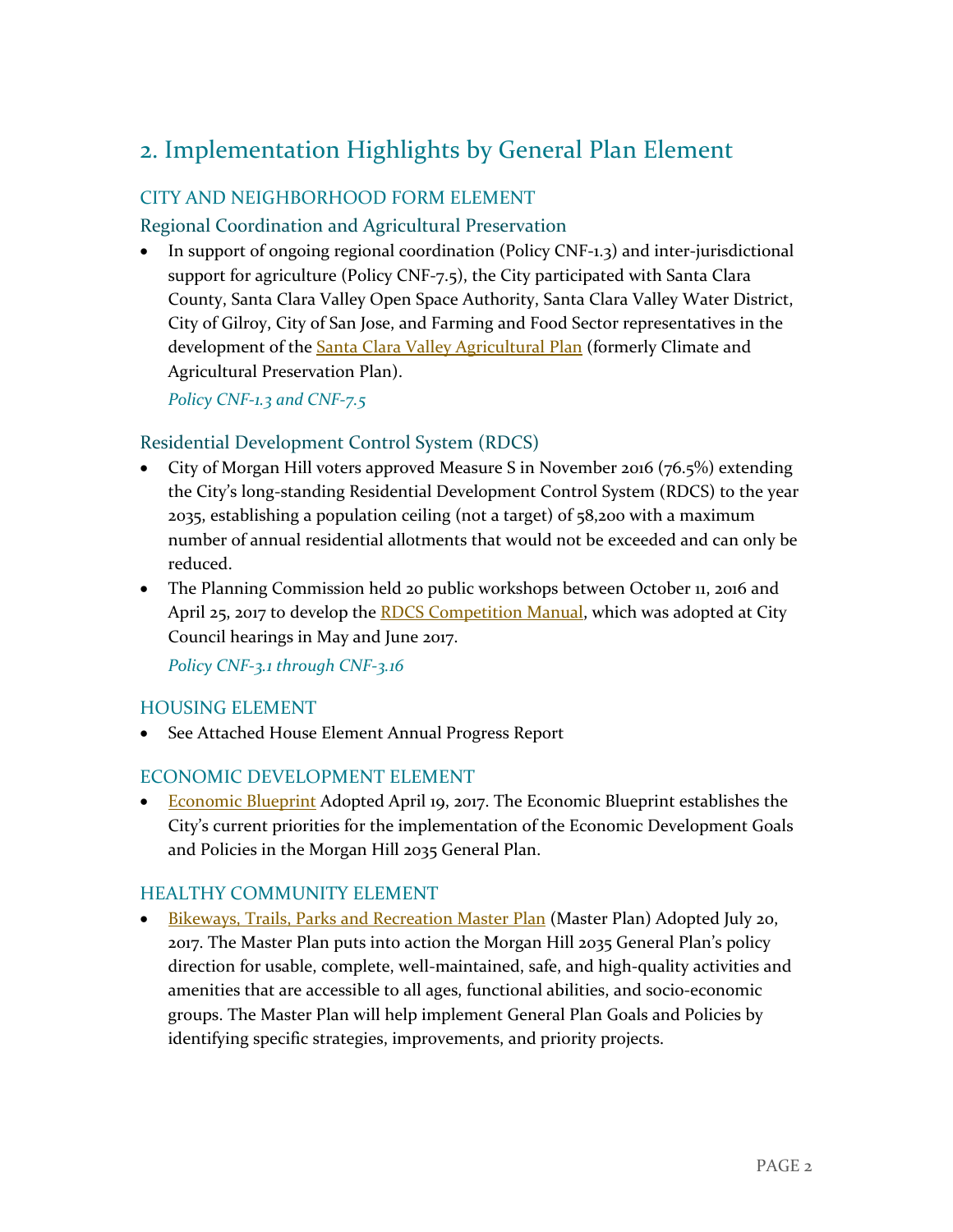### TRANSPORTATION ELEMENT

### Hale Avenue/Santa Teresa Boulevard Corridor Completion

- [Hale Avenue Extension and Santa Teresa Corridor Widening and Realignment Project](http://www.morgan-hill.ca.gov/1527/Hale-Santa-Teresa-Project-EIR) Environmental Impact Report (EIR) Certified and Official Plan Line Adopted August 23, 2017. Hale Avenue/Santa Teresa Boulevard has been a planned arterial corridor in the City's General Plan since 1969. Once completed, the two-lane multi-modal arterial will provide a continuous direct north/south route for the west side of the City reducing through traffic on neighborhood streets and provide an alternative north/south road to relieve congestion on Monterey Road and Butterfield Boulevard.
- Since the adoption of the Official Plan Line for the Hale/Santa Teresa project, property acquisition for needed right-of-way has begun.

*Action TR-4.D and TR-4.F*

### NATURAL RESOURCES AND ENVIRONMENT ELEMENT

• The City is partnering with the Santa Clara Valley Open Space Authority on developing access to **El Toro Mountain**.

*Action NRE-2.D*

• [Ordinance No. 2182n.s.](http://www.morgan-hill.ca.gov/documentcenter/view/17980) adopted January 20, 2016 authorizing the implementation of a Community Choice Aggregation (CCA) program by participating in the CCA program of the Silicon Valley Clean Energy Authority.

*Action NRE-16.A*

### SAFETY, SERVICES, AND INFRASTRUCTURE ELEMENT

In partnership with Santa Clara County and local governments within the County, participated in the development of the 2017 Santa Clara Operational Area Hazard **[Mitigation Plan](http://www.morgan-hill.ca.gov/documentcenter/view/22135)** (Local Hazard Mitigation Plan). The Hazard Mitigation Plan is intended to reduce risks from natural disasters in the Santa Clara County Operational Area and to establish eligibility for funding under FEMA grant programs.

*Policy SSI-12.3*

- [Public Safety Master Plan](https://user-ddhj25y.cld.bz/City-of-Morgan-Hill-Public-Safety-Master-Plan) adopted February 22, 2017. *Policy SSI-11.1*
- Infrastructure Master Plans [\(Sewer](http://www.morgan-hill.ca.gov/DocumentCenter/Home/View/21982) and [Water](http://www.morgan-hill.ca.gov/DocumentCenter/Home/View/21981) approved October 18, 2017. Storm pending).

*Policy SSI-13.2 and SSI-15.2*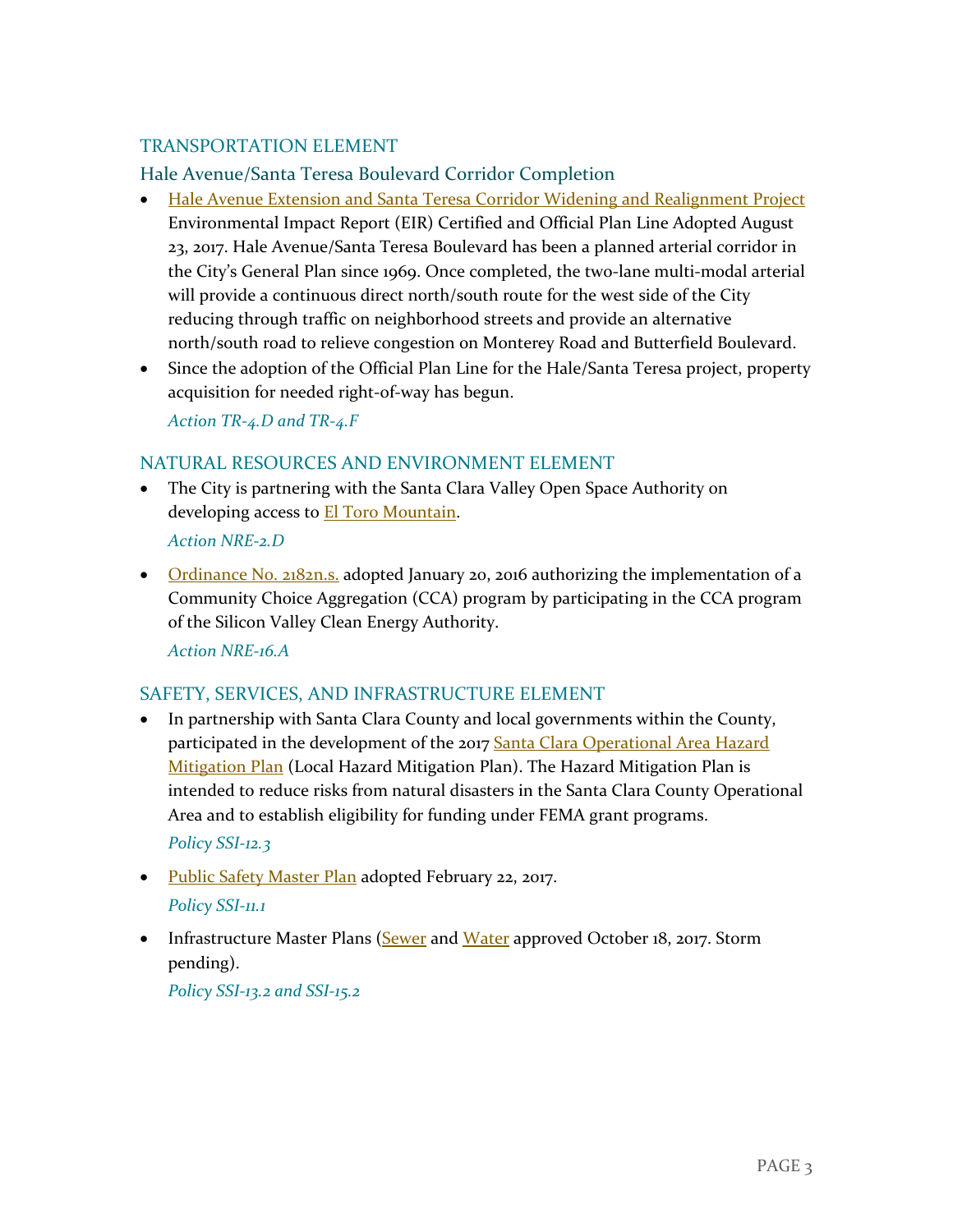## 3. Pending General Plan Amendment Applications

### GPA2018-0001: E DUNNE-ROSS

General Plan Land Use Map Amendment - Residential Estate to Residential Detached Low on an 8.34 gross acre parcel located at the northerly terminus of Sorrel Way and Saddleback Drive.

### GPA2018-0002: MONTEREY-GLENROCK

General Plan Land Use Map Amendment – Residential Detached Low to Commercial Industrial on a 7.8 gross acre site located on the east side of Monterey Road approximately 750-feet northerly of East Middle Avenue.

### GPA2018-0003: COCHRANE-LLAGAS LLC

General Plan Land Use Map Amendment – Commercial and Commercial/Industrial to Residential Attached Medium and Residential Downtown on an approximately 58 acre site on the east side of Highway 101 between Cochrane Road and Half Road.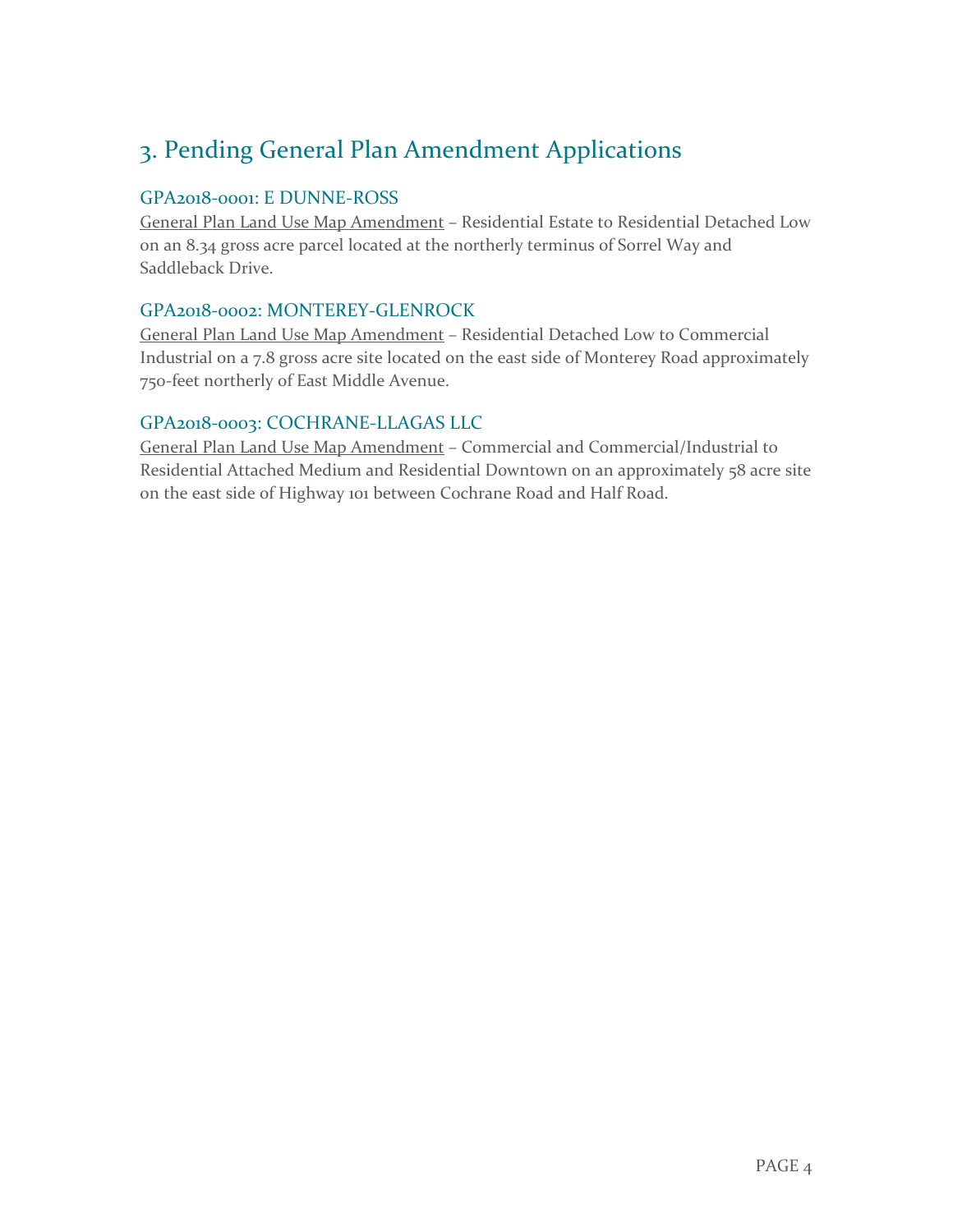## **ANNUAL ELEMENT PROGRESS REPORT**

*Housing Element Implementation*

(CCR Title 25 §6202 )

**Jurisdiction** City of Morgan Hill 2017

**Reporting Period** 

1/1/2017 -12/31/2017

**Table A**

#### **Annual Building Activity Report Summary - New Construction Very Low-, Low-, and Mixed-Income Multifamily Projects**

| <b>Housing Development Information</b>                                               |                            |         |          |                |                |                                                 |                         |                                      |                         |                  | <b>Housing with Financial Assistance</b><br>and/or<br><b>Deed Restrictions</b> | <b>Housing without</b><br><b>Financial Assistance</b><br>or Deed Restrictions |                                                                                                                                                                                   |
|--------------------------------------------------------------------------------------|----------------------------|---------|----------|----------------|----------------|-------------------------------------------------|-------------------------|--------------------------------------|-------------------------|------------------|--------------------------------------------------------------------------------|-------------------------------------------------------------------------------|-----------------------------------------------------------------------------------------------------------------------------------------------------------------------------------|
| $\mathbf{1}$                                                                         | $\overline{2}$             | 3       |          |                | $\overline{4}$ |                                                 | 5                       | 5a                                   |                         | 6                | $\overline{7}$                                                                 | 8                                                                             |                                                                                                                                                                                   |
| Project Identifier<br>(may be APN No.,<br>project name or                            | Tenure<br>Unit<br>R=Renter |         | Category | Very Low-      | Low-           | Affordability by Household Incomes<br>Moderate- | Above<br>Moderate-      | <b>Total Units</b><br>per<br>Project | Est. # Infill<br>Units* |                  | Assistance<br>Programs<br>for Each<br>Development                              | <b>Deed</b><br>Restricted<br><b>Units</b>                                     | Note below the number of units<br>determined to be affordable without<br>financial or deed restrictions and<br>attach an explanation how the<br>jurisdiction determined the units |
| address)                                                                             |                            | O=Owner | Income   | Income         | Income         | Income                                          |                         |                                      |                         | See Instructions | See<br>Instructions                                                            | were affordable. Refer to<br>instructions.                                    |                                                                                                                                                                                   |
| Deed Restricted (45 Years) Low-Income<br>Units:                                      |                            |         |          |                |                |                                                 |                         |                                      |                         |                  |                                                                                |                                                                               |                                                                                                                                                                                   |
| Lantana Wisteria: 1301 Red Bird Ln,<br>18661 Turtle Dove Dr, 1324<br>Rainbow Crow Ln |                            |         |          | 3              |                |                                                 | 3                       |                                      |                         |                  |                                                                                |                                                                               |                                                                                                                                                                                   |
| Madison Gate: 17110 Saint Brendan<br>Lp, 812 Saint Solange Lp                        |                            |         |          | $\overline{2}$ |                |                                                 | $\overline{c}$          |                                      |                         |                  |                                                                                |                                                                               |                                                                                                                                                                                   |
| Solera Ranch: 18107 Monterey<br>Road, 18167 Old Monterey Road                        |                            |         |          | $\overline{c}$ |                |                                                 | $\overline{c}$          |                                      |                         |                  |                                                                                |                                                                               |                                                                                                                                                                                   |
| The Commons: 16751 Rohan Ln                                                          |                            |         |          | -1             |                |                                                 | 1                       |                                      |                         |                  |                                                                                |                                                                               |                                                                                                                                                                                   |
| Valencia: 120 Vereda Del Turia, 240<br>Vereda Del Turia                              |                            |         |          | $\overline{2}$ |                |                                                 | $\overline{\mathbf{c}}$ |                                      |                         |                  |                                                                                |                                                                               |                                                                                                                                                                                   |
| Young Property Gables: 15517<br>Monterey                                             |                            |         |          | -1             |                |                                                 | 1                       |                                      |                         |                  |                                                                                |                                                                               |                                                                                                                                                                                   |
| Esperanza: 1734 Caymen St                                                            |                            |         |          | -1             |                |                                                 | 1                       |                                      |                         |                  |                                                                                |                                                                               |                                                                                                                                                                                   |
| Monterey Parque: 62 La Mancha Ln                                                     |                            |         |          | $\mathbf{1}$   |                |                                                 | 1                       |                                      |                         |                  |                                                                                |                                                                               |                                                                                                                                                                                   |
| Solera Ranch: 143 Banano Ln                                                          |                            |         |          | $\overline{1}$ |                |                                                 | $\mathbf{1}$            |                                      |                         |                  |                                                                                |                                                                               |                                                                                                                                                                                   |
| Terra Mia: 1470 Avanita de Los<br>Padres                                             |                            |         |          | -1             |                |                                                 | 1                       |                                      |                         |                  |                                                                                |                                                                               |                                                                                                                                                                                   |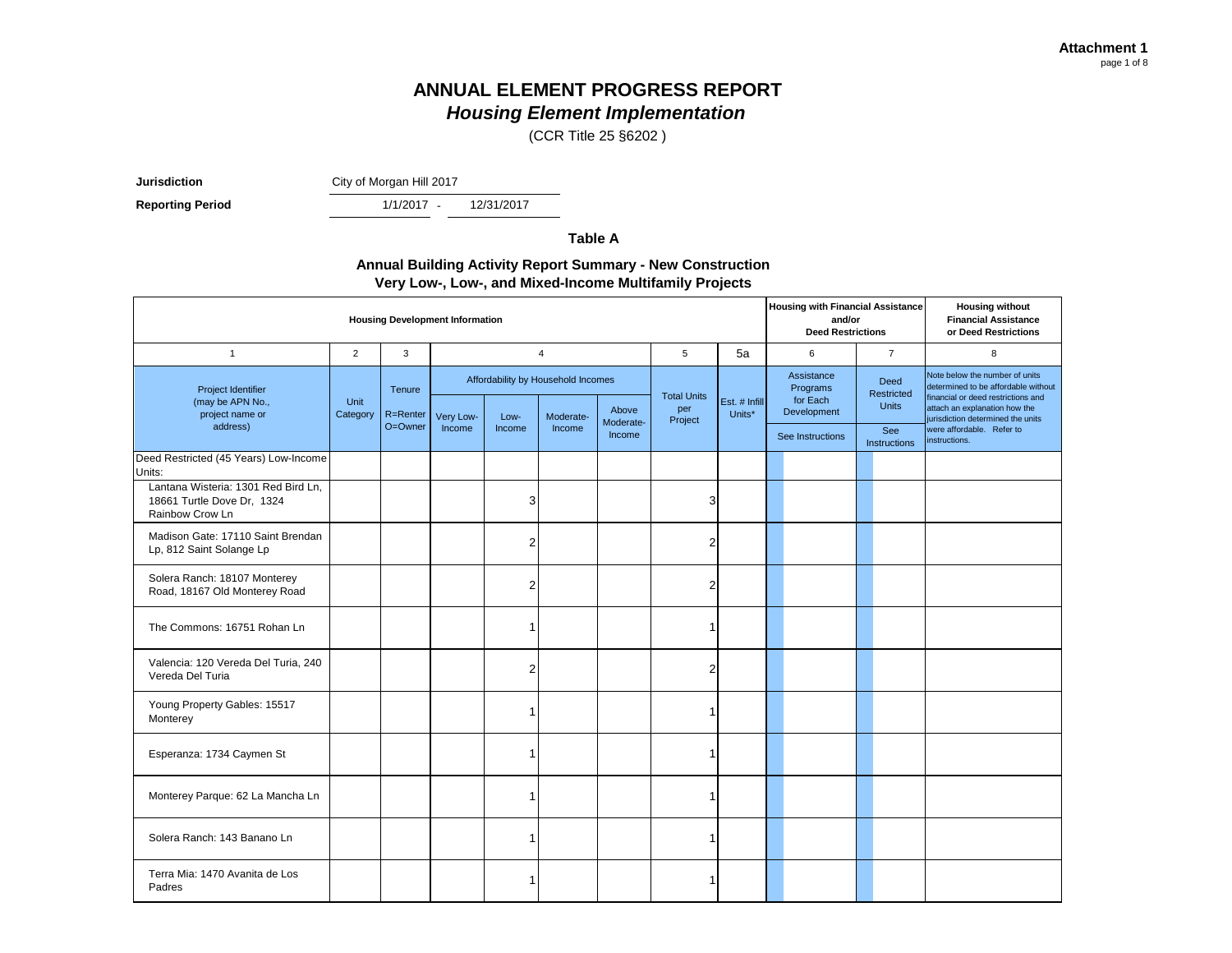(CCR Title 25 §6202 )

| <b>Jurisdiction</b>                                                                |                  | City of Morgan Hill 2017 |                                        |            |                                                 |                     |                                      |                         |                                                                                |                                           |                                                                                                                                                                                   |
|------------------------------------------------------------------------------------|------------------|--------------------------|----------------------------------------|------------|-------------------------------------------------|---------------------|--------------------------------------|-------------------------|--------------------------------------------------------------------------------|-------------------------------------------|-----------------------------------------------------------------------------------------------------------------------------------------------------------------------------------|
| <b>Reporting Period</b>                                                            |                  | $1/1/2017 -$             |                                        | 12/31/2017 |                                                 |                     |                                      |                         |                                                                                |                                           |                                                                                                                                                                                   |
|                                                                                    |                  |                          |                                        |            |                                                 |                     |                                      |                         |                                                                                |                                           |                                                                                                                                                                                   |
|                                                                                    |                  |                          | <b>Housing Development Information</b> |            |                                                 |                     |                                      |                         | <b>Housing with Financial Assistance</b><br>and/or<br><b>Deed Restrictions</b> |                                           | <b>Housing without</b><br><b>Financial Assistance</b><br>or Deed Restrictions                                                                                                     |
| $\overline{1}$                                                                     | $\overline{2}$   | 3                        |                                        |            | $\overline{4}$                                  |                     | 5                                    | 5a                      | 6                                                                              | $\overline{7}$                            | 8                                                                                                                                                                                 |
| Project Identifier<br>(may be APN No.,<br>project name or                          | Unit<br>Category | Tenure<br>R=Renter       | Very Low-                              | Low-       | Affordability by Household Incomes<br>Moderate- | Above               | <b>Total Units</b><br>per<br>Project | Est. # Infill<br>Units* | Assistance<br>Programs<br>for Each<br>Development                              | <b>Deed</b><br>Restricted<br><b>Units</b> | Note below the number of units<br>determined to be affordable without<br>financial or deed restrictions and<br>attach an explanation how the<br>iurisdiction determined the units |
| address)                                                                           |                  | O=Owner                  | Income                                 | Income     | Income                                          | Moderate-<br>Income |                                      |                         | See Instructions                                                               | See<br><b>Instructions</b>                | were affordable. Refer to<br>instructions.                                                                                                                                        |
| Deed Restricted (45 Years) Moderate-<br>Income Units:                              |                  |                          |                                        |            |                                                 |                     |                                      |                         |                                                                                |                                           |                                                                                                                                                                                   |
| Connemara Project: 15065 La<br>Alameda                                             |                  |                          |                                        |            | -1                                              |                     |                                      |                         |                                                                                |                                           |                                                                                                                                                                                   |
| Solera Ranch Project: 18083<br>Monterey Rd, 18143 Old Monterey<br>Rd. 176 Peral Av |                  |                          |                                        |            | 3                                               |                     | 3                                    |                         |                                                                                |                                           |                                                                                                                                                                                   |
| Valencia Project: 17710 Calle<br>Granada, 150 Vareda Deltoria                      |                  |                          |                                        |            | $\overline{2}$                                  |                     | 2                                    |                         |                                                                                |                                           |                                                                                                                                                                                   |
| 362 Above Moderate Units                                                           |                  |                          |                                        |            |                                                 | 362                 | 362                                  |                         |                                                                                |                                           |                                                                                                                                                                                   |
| (9) Total of Moderate and Above Moderate from Table A3                             |                  |                          | ▶                                      | ▶          | 6                                               | 362                 | 368                                  |                         |                                                                                |                                           |                                                                                                                                                                                   |
| (10) Total by income Table A/A3<br>$\blacktriangleright$                           | ▸                |                          | $\mathbf 0$                            | 15         | 6                                               | 362                 | 383                                  |                         |                                                                                |                                           |                                                                                                                                                                                   |
| (11) Total Extremely Low-Income Units*                                             |                  |                          |                                        |            |                                                 |                     |                                      |                         |                                                                                |                                           |                                                                                                                                                                                   |

\* Note: These fields are voluntary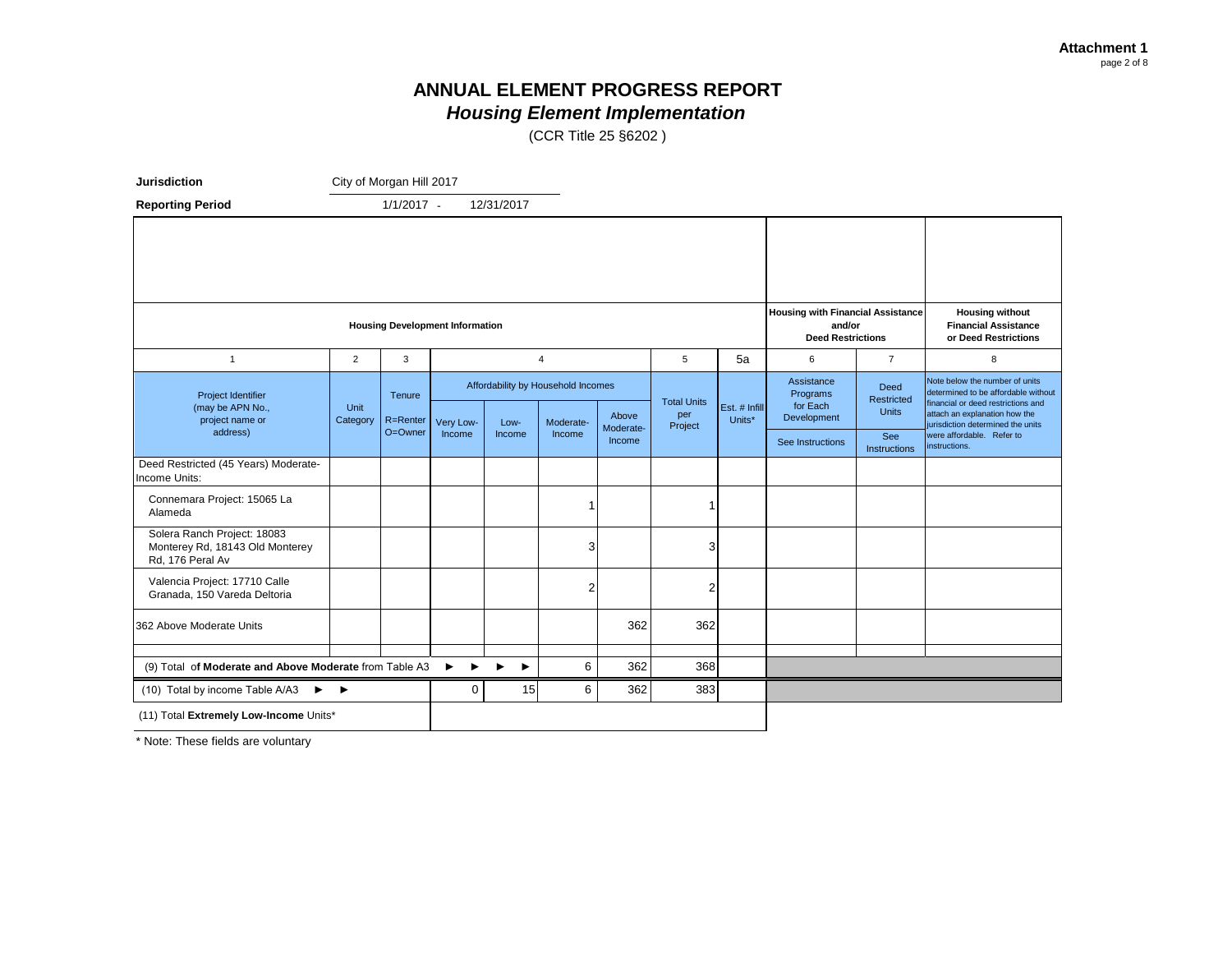(CCR Title 25 §6202 )

**Jurisdiction** City of Morgan Hill 2017

 $1/1/2017 -$ **Reporting Period** 1/1/2017 - 12/31/2017

#### **Annual Building Activity Report Summary - Units Rehabilitated, Preserved and Acquired pursuant to GC Section 65583.1(c)(1) Table A2**

Please note: Units may only be credited to the table below when a jurisdiction has included a program it its housing element to rehabilitate, preserve or acquire units to accommodate a portion of its RHNA whichmeet the specific criteria as outlined in GC Section 65583.1(c)(1)

|                                   |                              |                     | Affordability by Household Incomes |                              |                                                                                                                                                                                                                                                                                              |  |  |
|-----------------------------------|------------------------------|---------------------|------------------------------------|------------------------------|----------------------------------------------------------------------------------------------------------------------------------------------------------------------------------------------------------------------------------------------------------------------------------------------|--|--|
| <b>Activity Type</b>              | Extremely<br>Low-<br>Income* | Very Low-<br>Income | Low-<br>Income                     | <b>TOTAL</b><br><b>UNITS</b> | (4) The Description should adequately document how each unit complies with<br>subsection (c)(7) of Government Code Section 65583.1                                                                                                                                                           |  |  |
| (1) Rehabilitation Activity       | 10                           | 79                  | 23                                 | 112                          | In June 2017, the City conducted a loan closing to facilitate the major rehabilitation of the<br>1970's Village Avante, now known as Park Place development, a 112-unit multifamily<br>development that is home to 420 people, Note: It was expected to close in 2016 but closed<br>in 2017. |  |  |
| (2) Preservation of Units At-Risk |                              |                     |                                    |                              |                                                                                                                                                                                                                                                                                              |  |  |
| (3) Acquisition of Units          |                              |                     |                                    |                              |                                                                                                                                                                                                                                                                                              |  |  |
| (5) Total Units by Income         |                              |                     |                                    |                              |                                                                                                                                                                                                                                                                                              |  |  |

\* Note: This field is voluntary

#### **Table A3**

#### **Annual building Activity Report Summary for Above Moderate-Income Units (not including those units reported on Table A)**

|                                                                                  | <b>Single Family</b> | 2.<br>2 - 4 Units | 3.<br>5+ Units | 4.<br><b>Second Unit</b> | 5.<br><b>Mobile Homes</b> | 6.<br><b>Total</b> | Number of<br>infill units* |
|----------------------------------------------------------------------------------|----------------------|-------------------|----------------|--------------------------|---------------------------|--------------------|----------------------------|
| No. of Units Permitted for<br><b>Moderate (deed restricted BMR</b><br>ownership) | 6                    |                   |                |                          |                           | 6                  |                            |
| No. of Units Permitted for Above<br>Moderate                                     | 362                  |                   |                |                          |                           | 362                |                            |

\* Note: This field is voluntary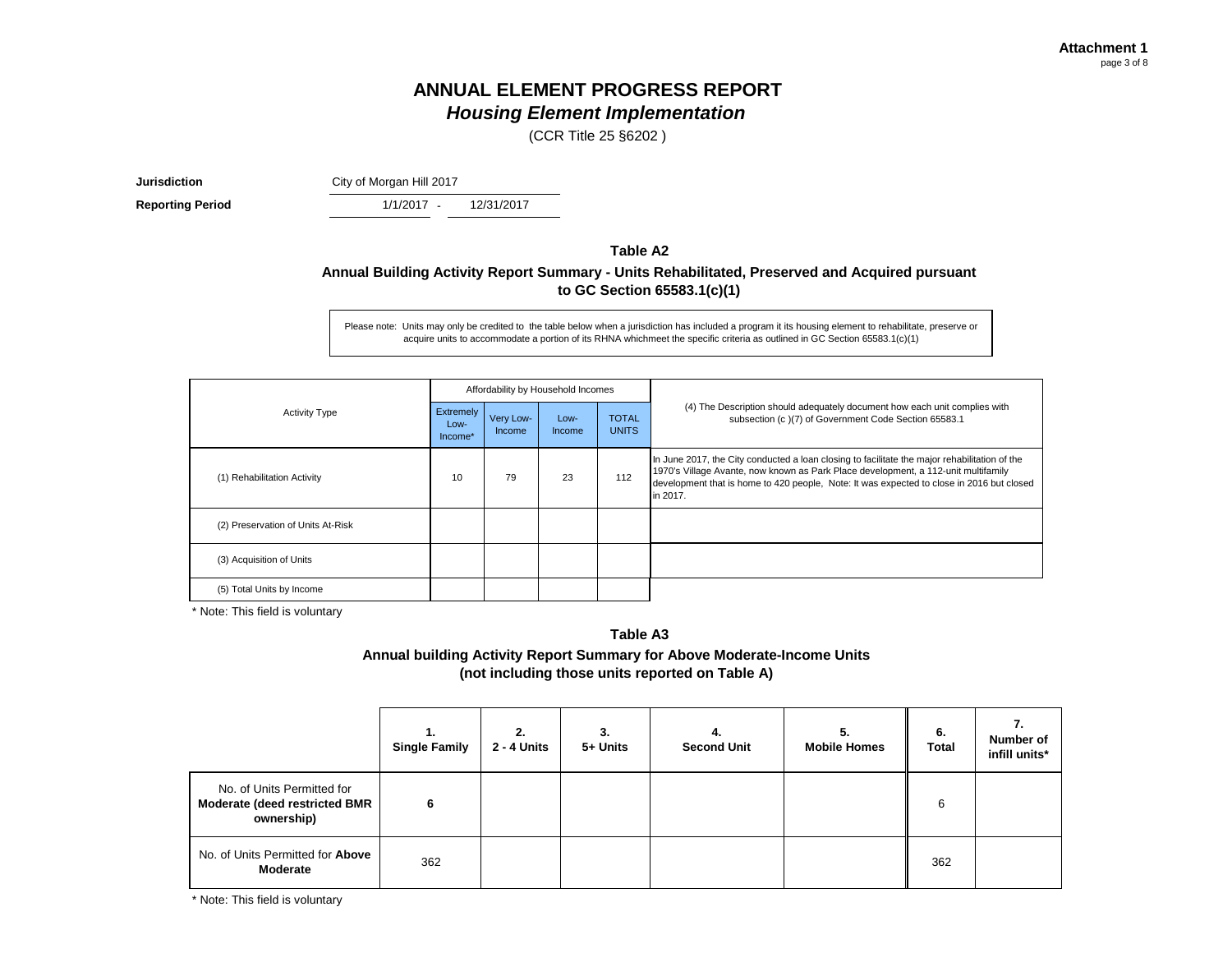(CCR Title 25 §6202 )

 $1/1/2017 -$ **Jurisdiction** City of Morgan Hill 2017

**Reporting Period** 1/1/2017 - 12/31/2017

**Table B**

#### **Regional Housing Needs Allocation Progress Planning Period 2015-2023**

**Permitted Units Issued by Affordability**

| allocation period. See Example.                                                       | Enter Calendar Year starting with the first year of the RHNA |                                              |              |                |                       |                       |   |                          |                                |                          |       | <b>Total Units</b>     | Total<br>Remaining             |
|---------------------------------------------------------------------------------------|--------------------------------------------------------------|----------------------------------------------|--------------|----------------|-----------------------|-----------------------|---|--------------------------|--------------------------------|--------------------------|-------|------------------------|--------------------------------|
|                                                                                       | <b>Income Level</b>                                          | <b>RHNA</b><br>Allocation by<br>Income Level | Year 2015    | Year 2016<br>2 | <b>Year 2017</b><br>3 | <b>Year 2018</b><br>4 | 5 | Year 2019 Year 2020<br>6 | Year<br>2021<br>$\overline{7}$ | Year 2022 Year 2023<br>8 | 9     | to Date<br>(all years) | <b>RHNA</b><br>by Income Level |
| <b>Very Low</b>                                                                       | <b>Deed Restricted</b>                                       | 273                                          | 11           | 29             | $\Omega$              |                       |   |                          |                                |                          |       | 40                     | 233                            |
|                                                                                       | Non-deed restricted                                          |                                              | $\mathbf{0}$ |                | $\mathbf{0}$          |                       |   |                          |                                |                          |       |                        |                                |
| Low                                                                                   | <b>Deed Restricted</b>                                       | 154                                          | 113          | 30             | 15                    |                       |   |                          |                                |                          |       | 158                    | $-5$                           |
|                                                                                       | Non-deed restricted                                          |                                              |              |                | $\overline{0}$        |                       |   |                          |                                |                          |       |                        |                                |
| <b>Moderate</b>                                                                       | <b>Deed Restricted</b>                                       | 185                                          |              | 5              | 6                     |                       |   |                          |                                |                          |       | 11                     | 169                            |
|                                                                                       | Non-deed restricted                                          |                                              | 5            |                | $\mathbf{0}$          |                       |   |                          |                                |                          |       | $\sqrt{5}$             |                                |
| <b>Above Moderate</b>                                                                 |                                                              | 316                                          | 333          | 201            | 362                   |                       |   |                          |                                |                          |       | 896                    | $-580$                         |
| Total RHNA by COG.<br>928<br>Enter allocation number:                                 |                                                              | 463                                          | 265          | 383            |                       |                       |   |                          |                                |                          | 1,111 |                        |                                |
| <b>Total Units</b><br>$\blacktriangleright$<br>$\blacktriangleright$<br>$\rightarrow$ |                                                              |                                              |              |                |                       |                       |   |                          |                                |                          |       | $-183$                 |                                |
|                                                                                       | Remaining Need for RHNA Period ▶ ▶ ▶ ▶ ▶                     |                                              |              |                |                       |                       |   |                          |                                |                          |       |                        |                                |

Note: units serving extremly low-income households are included in the very low-income permitted units totals.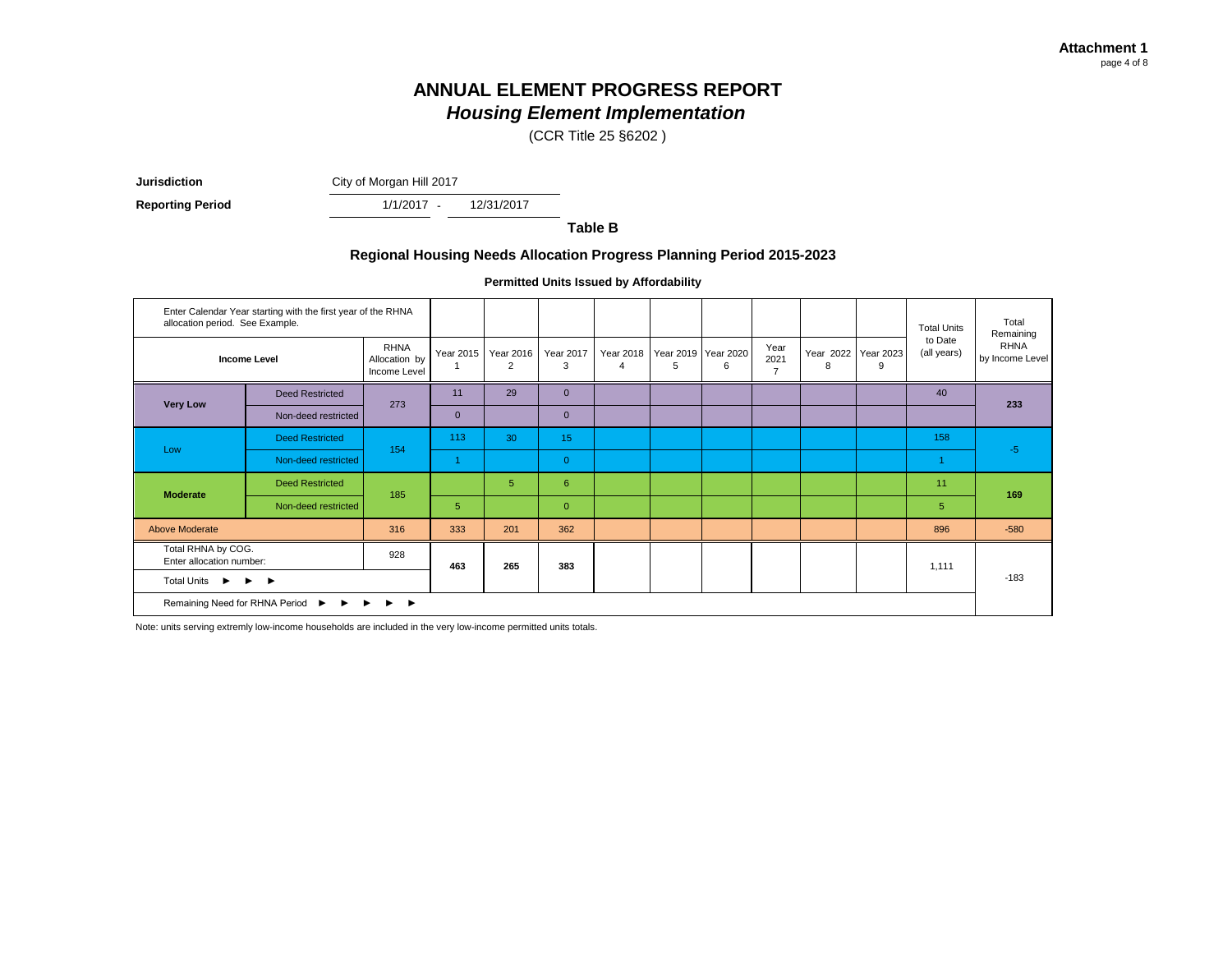(CCR Title 25 §6202 )

**Jurisdiction** City of Morgan Hill 2017

1/1/2017 -**Reporting Period** 1/1/2017 - 12/31/2017

**Table C**

**Program Implementation Status**

| <b>Program Description</b><br>(By Housing Element Program Names)                                                                                       |                                                                                                                                                                                                                                  |                             | Housing Programs Progress Report - Government Code Section 65583.<br>Describe progress of all programs including local efforts to remove governmental constraints to the maintenance,<br>improvement, and development of housing as identified in the housing element.                                                                                                                 |  |  |
|--------------------------------------------------------------------------------------------------------------------------------------------------------|----------------------------------------------------------------------------------------------------------------------------------------------------------------------------------------------------------------------------------|-----------------------------|----------------------------------------------------------------------------------------------------------------------------------------------------------------------------------------------------------------------------------------------------------------------------------------------------------------------------------------------------------------------------------------|--|--|
| Name of Program                                                                                                                                        | Objective                                                                                                                                                                                                                        | <b>Timeframe</b><br>in H.E. | 2017 Status of Program Implementation                                                                                                                                                                                                                                                                                                                                                  |  |  |
| City of Morgan Hill Below Market Rate(BMR) Program                                                                                                     | Facilitate the construction of<br>BMRs for low to mod income<br>eligible households, recorded 45<br>year affordability deed<br>restrictions on 11 low income<br>ownership BMR units, and 5<br>moderate income ownership<br>units | 2015-2023                   | 16 BMRs constructed in 2017. To date Morgan Hill's portfolio<br>consist of 516 BMRs as a result of the City's 1977 voter initiative,<br>Residential Development Growth Control System (RDCS).                                                                                                                                                                                          |  |  |
| City of Morgan Hill Housing Rehab Loan Program, Minor<br>Home Repair                                                                                   | Facilitate the rehabilitation of<br>affordable housing units                                                                                                                                                                     | 2015-2023                   | The City rehabbed 31 homes in the calendar year of 2017, low<br>income mobile home units through a grant program adminstered<br>by Rebuilding Together, repairs are funded by City funds and<br>Community Development Block Grant funds.                                                                                                                                               |  |  |
| Urban County CDBG and HOME Federal Grant Program,<br>Morgan Hill participates with the County and 6 other Cities<br>to receive some CDBG HOME benefits | CDBG/HOME funds provide<br>funding for capital improvement<br>projects in low income Census<br>Tracks to benefit low income<br>persons, as well as fund<br>development of new units                                              | 2015-2023                   | \$700,000 (CDBG & HOME) funds awarded to EAH new development/40<br>new units/ affordable housing Homeless Family & Transitional Age Youth<br>project, project is nearing completion. The City of Morgan Hill also<br>funded this project \$4.5 Million. Lease up will occur in 2018. City of<br>Morgan Hill recieved \$132,649 in CDBG funds for the rehabilitation of<br>Galvan park. |  |  |
| Rehabilitation and Preservation of existing affordable units                                                                                           | Preserve existing affordable<br>housing stock                                                                                                                                                                                    | 2015-2013                   | EAH Park Place Village Avante is currenlty undergoing a major<br>rehab to preserve 112 units, 30-60% AMI, older large project from<br>1970, 412 residents. Project is located at 16480 Del Monte<br>Avenue.                                                                                                                                                                            |  |  |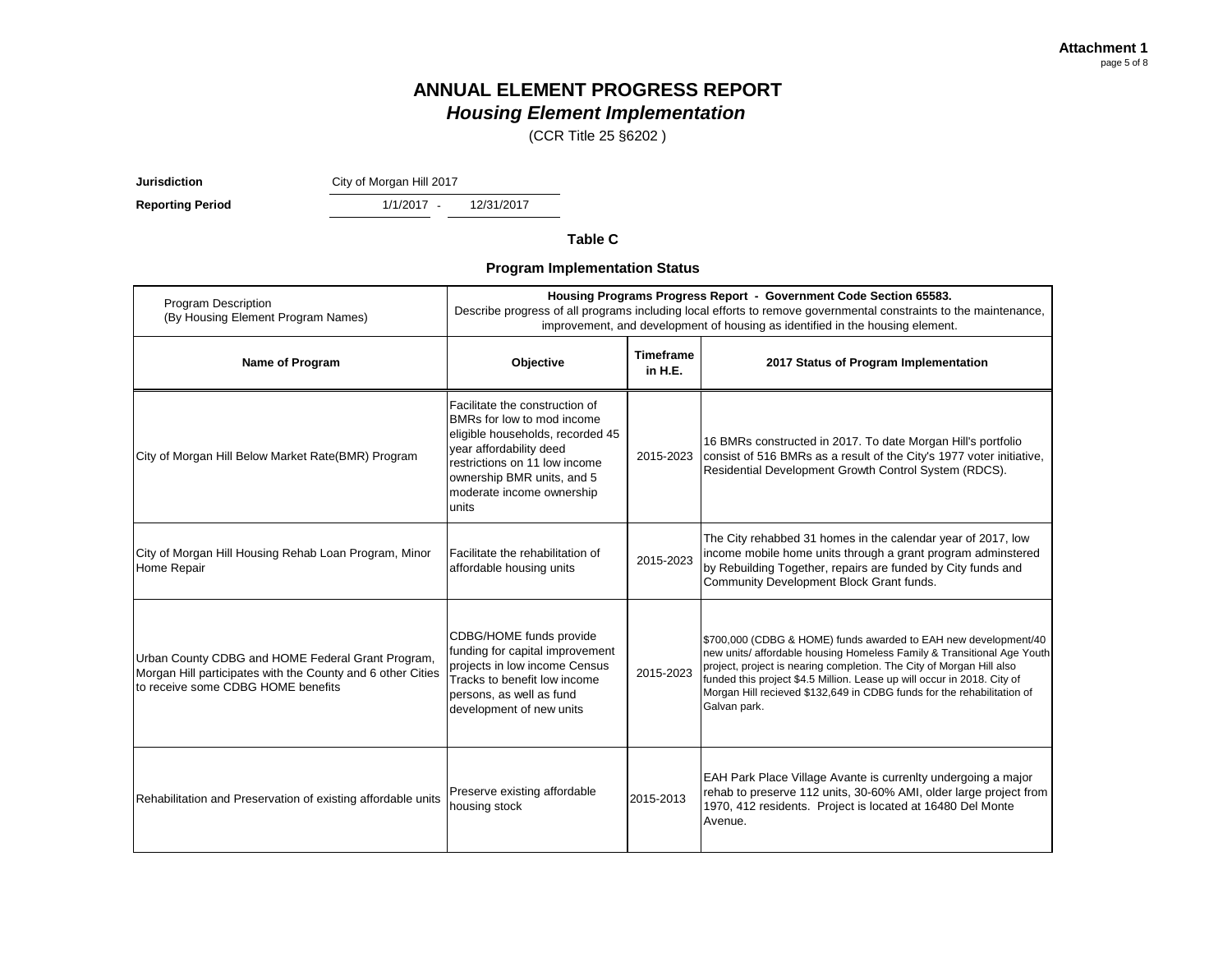(CCR Title 25 §6202 )

| <b>Jurisdiction</b>                                                                                                           | City of Morgan Hill 2017 |                                               |           |                                                                                                                                                                                                                                                                                                                                                                                                                                                                                                                                                                                                                                                                                                                                                                                                                                                                                                                                                                                                                                                                                                                                                                                                                                                                                                                                                                                                                    |
|-------------------------------------------------------------------------------------------------------------------------------|--------------------------|-----------------------------------------------|-----------|--------------------------------------------------------------------------------------------------------------------------------------------------------------------------------------------------------------------------------------------------------------------------------------------------------------------------------------------------------------------------------------------------------------------------------------------------------------------------------------------------------------------------------------------------------------------------------------------------------------------------------------------------------------------------------------------------------------------------------------------------------------------------------------------------------------------------------------------------------------------------------------------------------------------------------------------------------------------------------------------------------------------------------------------------------------------------------------------------------------------------------------------------------------------------------------------------------------------------------------------------------------------------------------------------------------------------------------------------------------------------------------------------------------------|
| <b>Reporting Period</b>                                                                                                       | $1/1/2017 -$             | 12/31/2017                                    |           |                                                                                                                                                                                                                                                                                                                                                                                                                                                                                                                                                                                                                                                                                                                                                                                                                                                                                                                                                                                                                                                                                                                                                                                                                                                                                                                                                                                                                    |
| Measure A Housing Bond, County of Santa Clara                                                                                 |                          | Create new units at the ELI and<br>VLI level. | 2015-2023 | In November of 2016 Santa Clara County voters approved a \$950<br>million bond (Measure A) which will fund the development of<br>4,800 extremely low-income (ELI) housing units throughout the<br>County serving the homeless. It is expected that the 4,800-unit<br>goal will generate 10,000 new construction, affordable housing<br>units countywide, by leveraging resources. Additionally, \$150<br>million of the Measure A funds will be set aside for workforce<br>housing and down payment assistance. The County's goal is to<br>create 4,800 affordable ELI units Countywide, of which 92 units<br>have been designated as the Measure A affordable housing goal<br>for the City of Morgan Hill, over a ten-year period. 39 ELI/VLI UHC<br>units will begin construction in September of 2018. The remaining<br>balance is planned to be distributed throughout the County in the<br>other cities equivalently, based on Regional Housing Needs<br>Allocation (RHNA) methodology. The Housing team has actively<br>participated in discussions regarding implementation of the bond<br>program and provided program recommendations. Urban Housing<br>Communities applied for and was awarded \$5.5 Million for a 39<br>unit ELI and VLI project located at Monterey and Biseglia in<br>Morgan Hill. The City has committed \$750,000 and the applicant<br>will compete for tax credits March 16, 2017. |
| City and County Partnership: July 1, 2017 two part-time<br>homeless outreach workers began assessing Homeless<br>individuals. |                          |                                               |           | City and County Partnership: July 1, 2017 two part-time homeless<br>outreach workers began conducting interviews and assessments<br>with homeless individuals in South County. This is a critical first<br>step as the City is beginning to see homeless individuals<br>assessed through a coordinated effort with the goal of connecting<br>them to the appropriate case manager, program, service and<br>housing opportunities. The City contributed \$50,000 to the larger<br>countywide "outreach" effort for two years. Outreach workers are<br>tasked with the goal of connecting the homeless to case<br>managers and programs.                                                                                                                                                                                                                                                                                                                                                                                                                                                                                                                                                                                                                                                                                                                                                                             |
| <b>Homeless Prevention</b>                                                                                                    |                          |                                               |           | A City and County Partnership: August 1, 2017 was the launch of<br>a Homeless Prevention and Rapid Rehousing (rental assistance)<br>Program for families, targeting families with children in the school<br>district at risk of homelessness. The City contributed \$25,000 to<br>this larger countywide effort for two years.                                                                                                                                                                                                                                                                                                                                                                                                                                                                                                                                                                                                                                                                                                                                                                                                                                                                                                                                                                                                                                                                                     |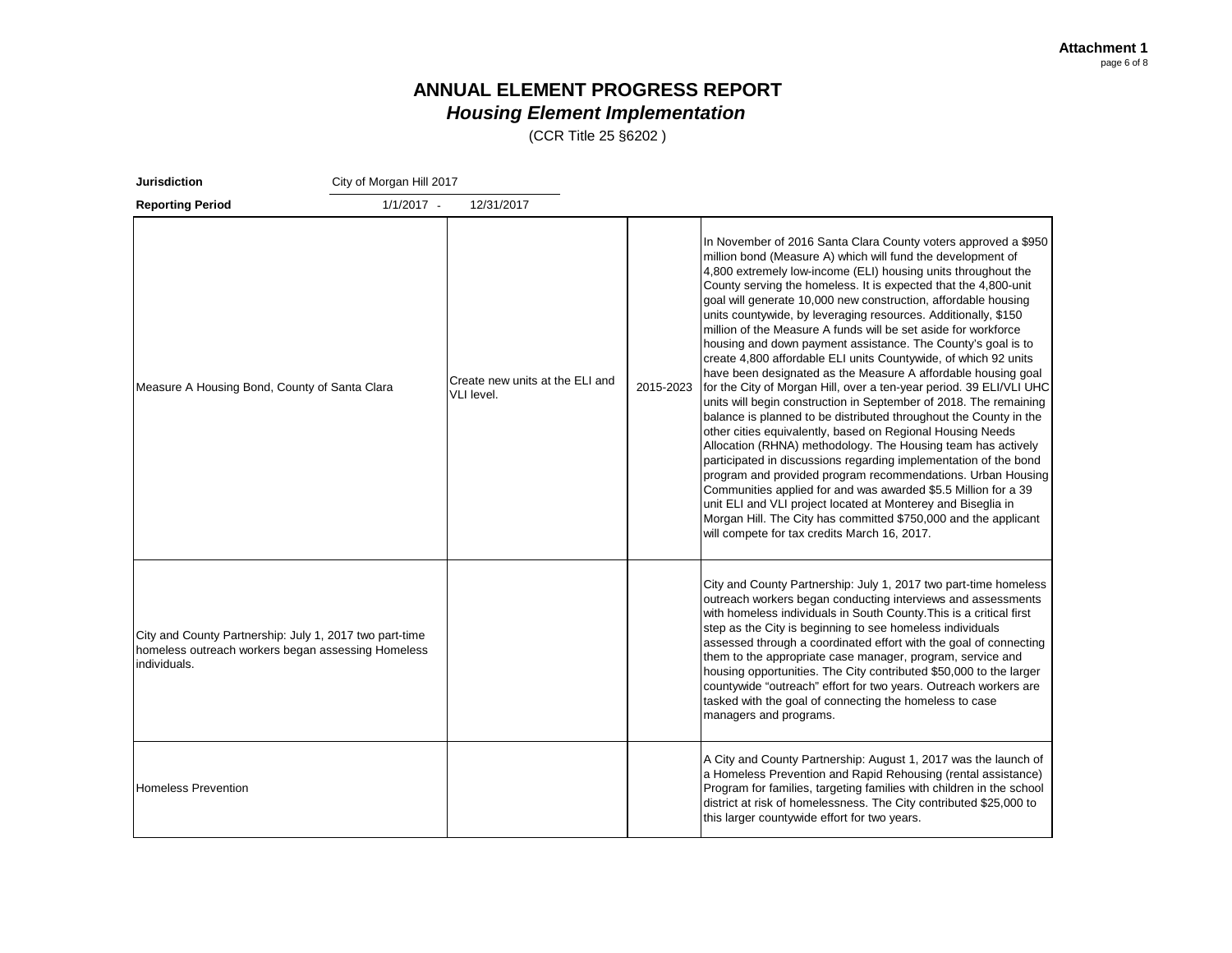(CCR Title 25 §6202 )

| <b>Jurisdiction</b>           | City of Morgan Hill 2017 |            |                                                                                                                                                                                                                                                                                                                                                                                                                                                                                                                           |
|-------------------------------|--------------------------|------------|---------------------------------------------------------------------------------------------------------------------------------------------------------------------------------------------------------------------------------------------------------------------------------------------------------------------------------------------------------------------------------------------------------------------------------------------------------------------------------------------------------------------------|
| <b>Reporting Period</b>       | $1/1/2017 -$             | 12/31/2017 |                                                                                                                                                                                                                                                                                                                                                                                                                                                                                                                           |
| Homeless Safe Parking Program |                          |            | Partnered with the Police Department, County Planning<br>Department, and the faith based community to create an eight<br>space, pet welcome, Safe Parking Program. It was launched on<br>July 8, 2017 at a local church for eight homeless families living in<br>their cars where they are receiving coordinated assessment,<br>services, meals, and support with the goal of providing some<br>stability and getting them into permanent housing. The Program<br>began serving eight families, 25 people and 8 children. |
|                               |                          |            |                                                                                                                                                                                                                                                                                                                                                                                                                                                                                                                           |
|                               |                          |            |                                                                                                                                                                                                                                                                                                                                                                                                                                                                                                                           |
|                               |                          |            |                                                                                                                                                                                                                                                                                                                                                                                                                                                                                                                           |
|                               |                          |            |                                                                                                                                                                                                                                                                                                                                                                                                                                                                                                                           |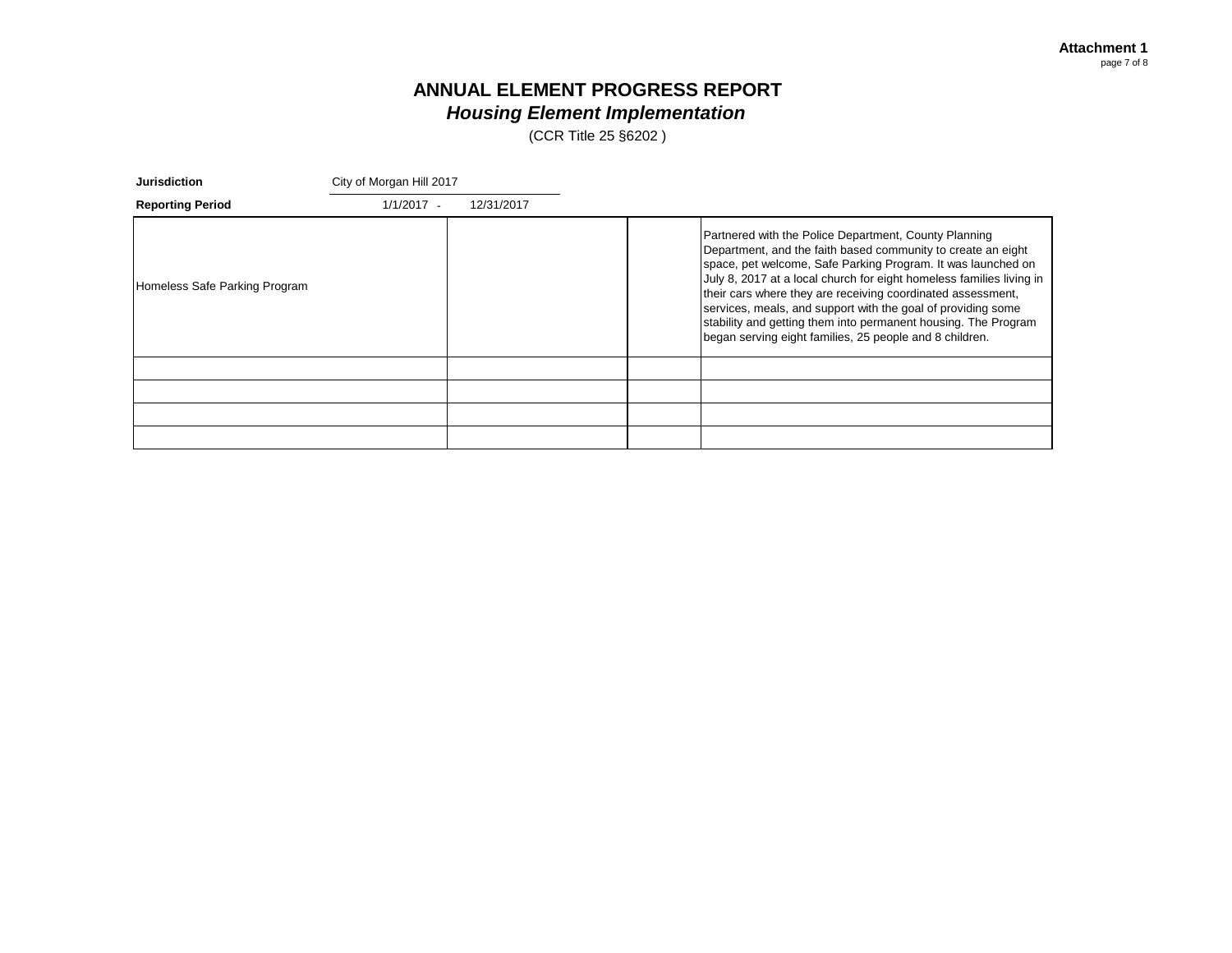(CCR Title 25 §6202 )

**Jurisdiction** City of Morgan Hill 2017

1/1/2017 -**Reporting Period** 1/1/2017 - 12/31/2017

**General Comments:**